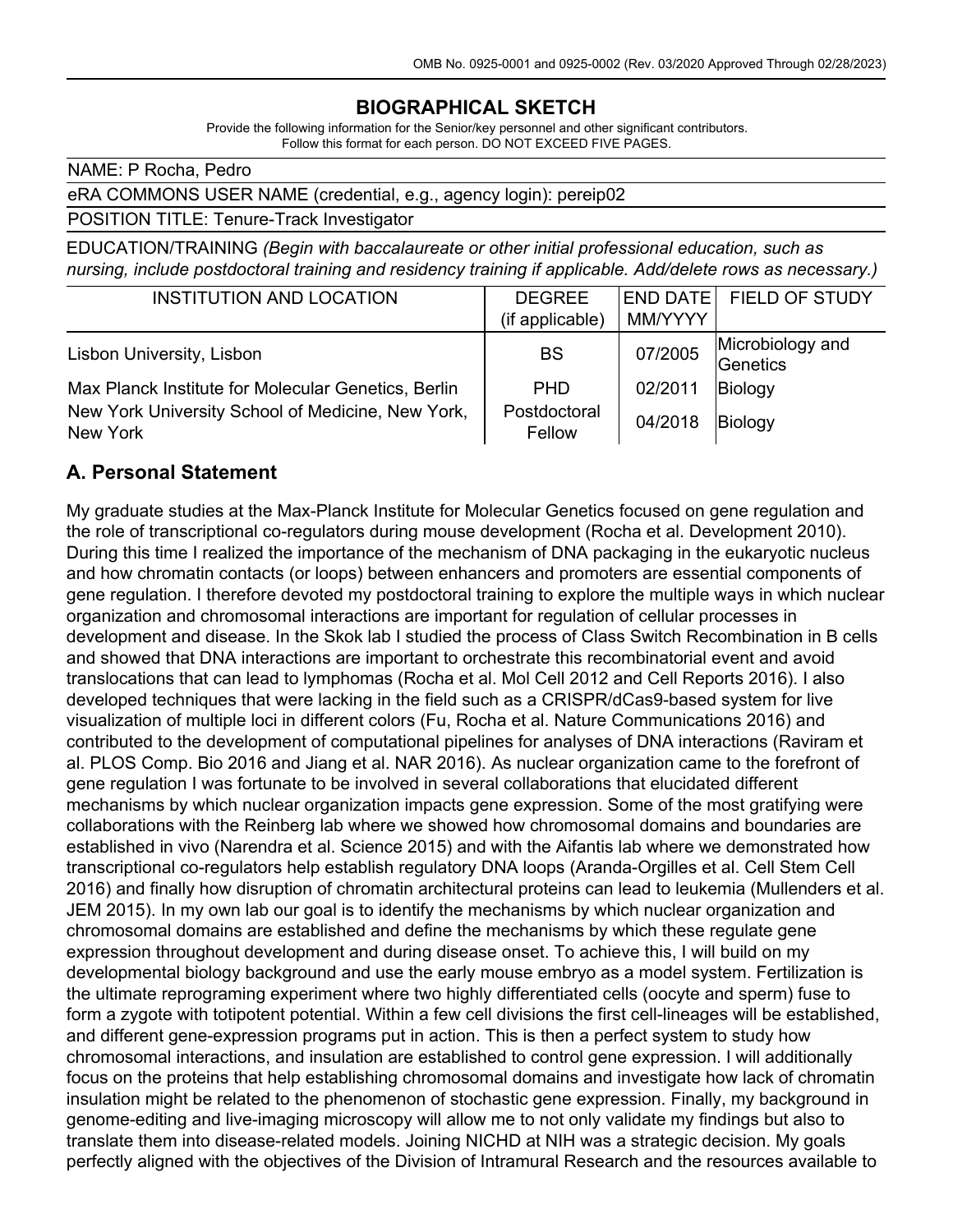me in the Division of Developmental Biology provide assurance that my research plan is fully supported. Finally, I integrated a very strong affinity group, with six other laboratories that study Genetics and Epigenetics of Development.

- 1. Fu Y, Rocha PP, Luo VM, Raviram R, Deng Y, Mazzoni EO, Skok JA. CRISPR-dCas9 and sgRNA scaffolds enable dual-colour live imaging of satellite sequences and repeat-enriched individual loci. Nat Commun. 2016 May 25;7:11707. PubMed Central PMCID: [PMC4894952](http://www.ncbi.nlm.nih.gov/pmc/articles/PMC4894952/).
- 2. Narendra V, Rocha PP, An D, Raviram R, Skok JA, Mazzoni EO, Reinberg D. CTCF establishes discrete functional chromatin domains at the Hox clusters during differentiation. Science. 2015 Feb 27;347(6225):1017-21. PubMed Central PMCID: [PMC4428148](http://www.ncbi.nlm.nih.gov/pmc/articles/PMC4428148/).
- 3. Rocha PP, Skok JA. The origin of recurrent translocations in recombining lymphocytes: a balance between break frequency and nuclear proximity. Curr Opin Cell Biol. 2013 Jun;25(3):365-71. PubMed Central PMCID: [PMC3691303](http://www.ncbi.nlm.nih.gov/pmc/articles/PMC3691303/).
- 4. Rocha PP, Scholze M, Bleiss W, Schrewe H. Med12 is essential for early mouse development and for canonical Wnt and Wnt/PCP signaling. Development. 2010 Aug;137(16):2723-31. PubMed PMID: [20630950.](http://www.ncbi.nlm.nih.gov/pubmed/20630950/)

### **B. Positions and Honors**

### **Positions and Employment**

- 2011 2018 Postdoctoral Research Fellow, New York University School of Medicine, New York, NY
- 2018 Tenure-Track Investigator, National Institute of Child Health and Human Development, Bethesda, NY
- 2018 Adjunct Investigator, National Cancer Institute, Bethesda, NY

## **Other Experience and Professional Memberships**

# **Honors**

| 2004        | Academic Merit Award, Lisbon University                 |
|-------------|---------------------------------------------------------|
| 2004 - 2005 | Leonardo DaVinci Fellowship, European Comission         |
| 2007 - 2010 | Marie Curie Early Stage Researcher, European Commission |
| 2012 - 2014 | Postdoctoral Fellowship, National Cancer Center         |
| 2014 - 2016 | Scholar Award, American Society of Hematology           |
| 2016 - 2018 | K99 Fellow, NIGMS                                       |
|             |                                                         |

# **C. Contribution to Science**

- 1. During my PhD I developed a mouse model of the MED12 subunit of the Mediator complex. Many functions have been attributed to this subunit but functional validation had been missing in an in vivo setting. My studies allowed this and showed the importance of MED12 in several developmental processes and in proper signal transduction through different signaling pathways. Moreover these mice carrying a conditional allele for MED12 are now distributed in many different labs and will be used to assess the functional relevance of MED12 and the Mediator in establishment of Super-Enhancers and also of human diseases where MED12 is known to be mutated such as uterine leiomyomas or the Opitz Kaveggia syndrome. This earlier work also allowed me to be in a good position for collaborative studies exploring the role of the Mediator subunit in nuclear organization and gene regulation
	- a. Aranda-Orgilles B, Saldaña-Meyer R, Wang E, Trompouki E, Fassl A, Lau S, Mullenders J, Rocha PP, Raviram R, Guillamot M, Sánchez-Díaz M, Wang K, Kayembe C, Zhang N, Amoasii L, Choudhuri A, Skok JA, Schober M, Reinberg D, Sicinski P, Schrewe H, Tsirigos A, Zon LI, Aifantis I. MED12 Regulates HSC-Specific Enhancers Independently of Mediator Kinase Activity to Control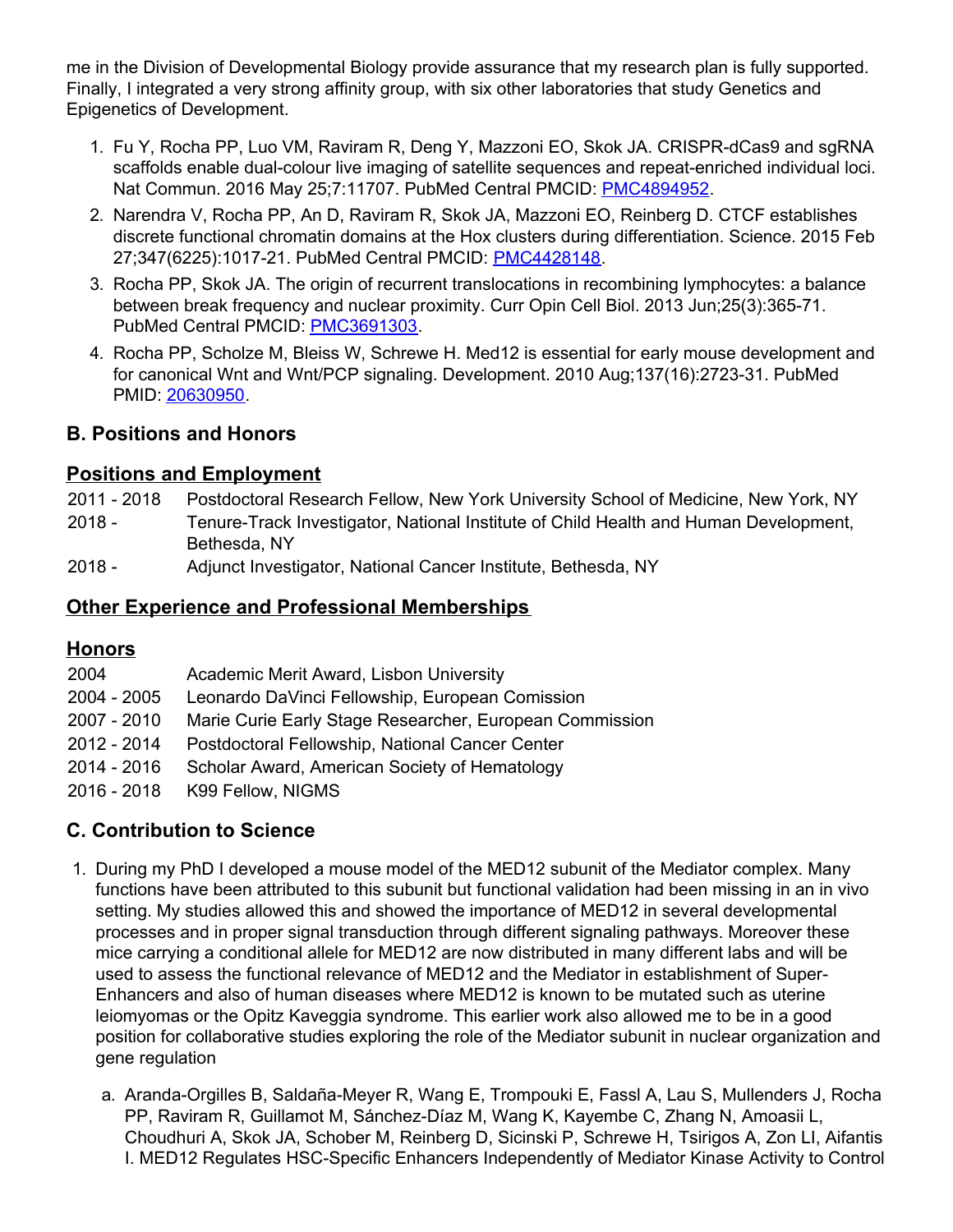Hematopoiesis. Cell Stem Cell. 2016 Dec 1;19(6):784-799. PubMed Central PMCID: [PMC5268820](http://www.ncbi.nlm.nih.gov/pmc/articles/PMC5268820/).

- b. Thomas-Claudepierre AS, Robert I, Rocha PP, Raviram R, Schiavo E, Heyer V, Bonneau R, Luo VM, Reddy JK, Borggrefe T, Skok JA, Reina-San-Martin B. Mediator facilitates transcriptional activation and dynamic long-range contacts at the IgH locus during class switch recombination. J Exp Med. 2016 Mar 7;213(3):303-12. PubMed Central PMCID: [PMC4813673.](http://www.ncbi.nlm.nih.gov/pmc/articles/PMC4813673/)
- c. Rocha PP, Scholze M, Bleiss W, Schrewe H. Med12 is essential for early mouse development and for canonical Wnt and Wnt/PCP signaling. Development. 2010 Aug;137(16):2723-31. PubMed PMID: [20630950](http://www.ncbi.nlm.nih.gov/pubmed/20630950/).
- d. Rocha PP, Bleiss W, Schrewe H. Mosaic expression of Med12 in female mice leads to exencephaly, spina bifida, and craniorachischisis. Birth Defects Res A Clin Mol Teratol. 2010 Aug;88(8):626-32. PubMed PMID: [20589884.](http://www.ncbi.nlm.nih.gov/pubmed/20589884/)
- 2. 95% of Lymphomas are of B cell origin and most of these cancers originate by off target activity of the enzyme AID. However the determinants of AID off-target activity haven't been completely characterized. Using 4C-seq to assess the chromosomal architecture of B cells I have demonstrated that physical proximity to Igh at the time of Class Switch Recombination (CSR) is a dangerous predisposition for the AID-caused mutations and translocations that are known to occur during lymphoma formation. Furthermore, I have continued to use tools of nuclear organization to uncover the mechanism of CSR as well as understanding how somatic recombination can lead to genomic instability.
	- a. Campos-Sanchez E, Deleyto-Seldas N, Dominguez V, Carrillo-de-Santa-Pau E, Ura K, Rocha PP, Kim J, Aljoufi A, Esteve-Codina A, Dabad M, Gut M, Heyn H, Kaneda Y, Nimura K, Skok JA, Martinez-Frias ML, Cobaleda C. Wolf-Hirschhorn Syndrome Candidate 1 Is Necessary for Correct Hematopoietic and B Cell Development. Cell Rep. 2017 May 23;19(8):1586-1601. PubMed Central PMCID: [PMC5510986](http://www.ncbi.nlm.nih.gov/pmc/articles/PMC5510986/).
	- b. Rocha PP, Raviram R, Fu Y, Kim J, Luo VM, Aljoufi A, Swanzey E, Pasquarella A, Balestrini A, Miraldi ER, Bonneau R, Petrini J, Schotta G, Skok JA. A Damage-Independent Role for 53BP1 that Impacts Break Order and Igh Architecture during Class Switch Recombination. Cell Rep. 2016 Jun 28;16(1):48-55. PubMed Central PMCID: [PMC4927351](http://www.ncbi.nlm.nih.gov/pmc/articles/PMC4927351/).
	- c. Mullenders J, Aranda-Orgilles B, Lhoumaud P, Keller M, Pae J, Wang K, Kayembe C, Rocha PP, Raviram R, Gong Y, Premsrirut PK, Tsirigos A, Bonneau R, Skok JA, Cimmino L, Hoehn D, Aifantis I. Cohesin loss alters adult hematopoietic stem cell homeostasis, leading to myeloproliferative neoplasms. J Exp Med. 2015 Oct 19;212(11):1833-50. PubMed Central PMCID: [PMC4612095](http://www.ncbi.nlm.nih.gov/pmc/articles/PMC4612095/).
	- d. Rocha PP, Micsinai M, Kim JR, Hewitt SL, Souza PP, Trimarchi T, Strino F, Parisi F, Kluger Y, Skok JA. Close proximity to Igh is a contributing factor to AID-mediated translocations. Mol Cell. 2012 Sep 28;47(6):873-85. PubMed Central PMCID: [PMC3571766](http://www.ncbi.nlm.nih.gov/pmc/articles/PMC3571766/).
- 3. Technological advances have always allowed for large leaps in scientific discovery. Recognizing this I have always dedicated a large part of my research to development of techniques and analytic tools in the field of nuclear organization.
	- a. Raviram R, Rocha PP, Luo VM, Swanzey E, Miraldi ER, Chuong EB, Feschotte C, Bonneau R, Skok JA. Analysis of 3D genomic interactions identifies candidate host genes that transposable elements potentially regulate. Genome Biol. 2018 Dec 13;19(1):216. PubMed Central PMCID: [PMC6292174](http://www.ncbi.nlm.nih.gov/pmc/articles/PMC6292174/).
	- b. Jiang T, Raviram R, Snetkova V, Rocha PP, Proudhon C, Badri S, Bonneau R, Skok JA, Kluger Y. Identification of multi-loci hubs from 4C-seq demonstrates the functional importance of simultaneous interactions. Nucleic Acids Res. 2016 Oct 14;44(18):8714-8725. PubMed Central PMCID: [PMC5062970](http://www.ncbi.nlm.nih.gov/pmc/articles/PMC5062970/).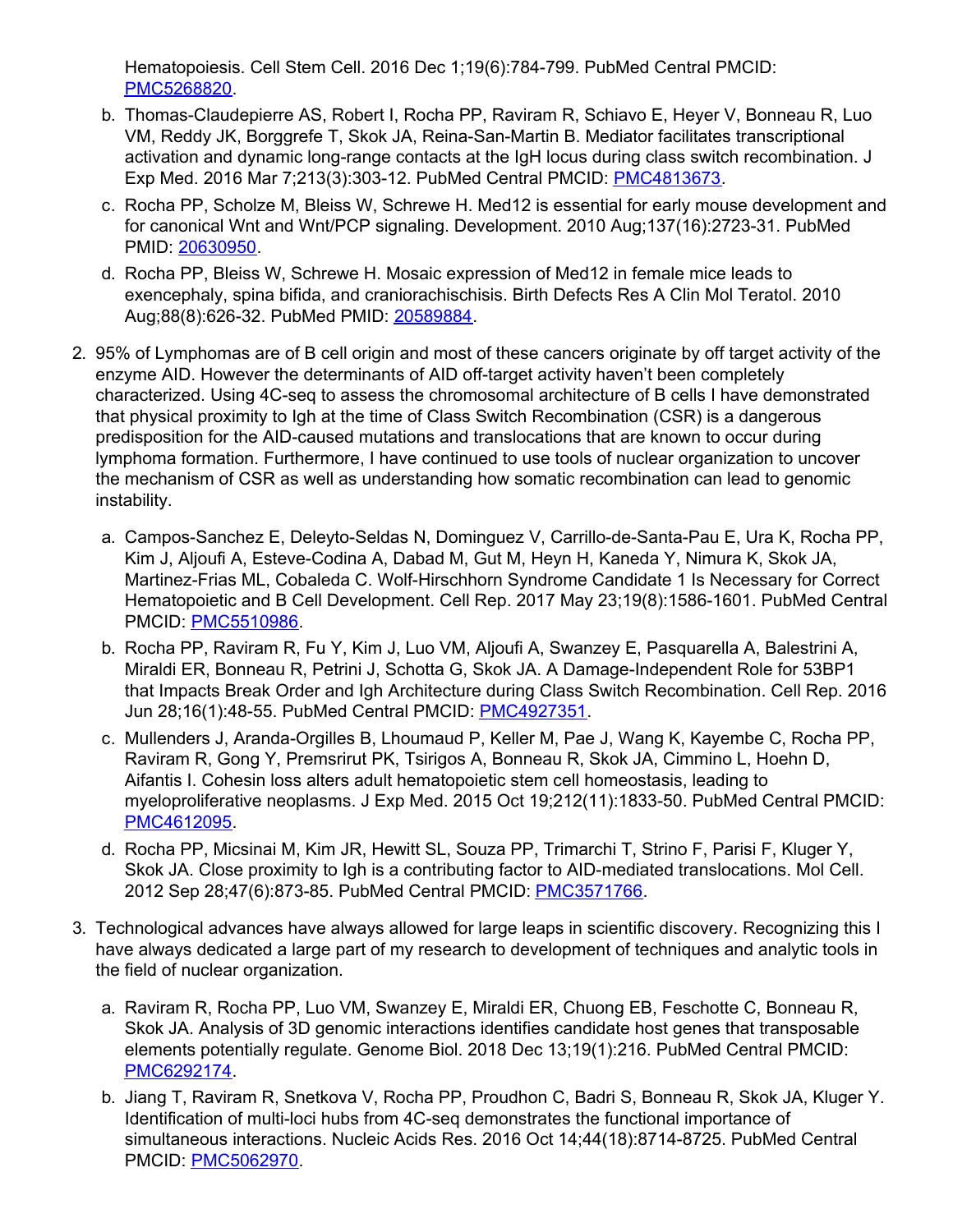- c. Fu Y, Rocha PP, Luo VM, Raviram R, Deng Y, Mazzoni EO, Skok JA. CRISPR-dCas9 and sgRNA scaffolds enable dual-colour live imaging of satellite sequences and repeat-enriched individual loci. Nat Commun. 2016 May 25;7:11707. PubMed Central PMCID: [PMC4894952.](http://www.ncbi.nlm.nih.gov/pmc/articles/PMC4894952/)
- d. Raviram R, Rocha PP, Müller CL, Miraldi ER, Badri S, Fu Y, Swanzey E, Proudhon C, Snetkova V, Bonneau R, Skok JA. 4C-ker: A Method to Reproducibly Identify Genome-Wide Interactions Captured by 4C-Seq Experiments. PLoS Comput Biol. 2016 Mar;12(3):e1004780. PubMed Central PMCID: [PMC4777514](http://www.ncbi.nlm.nih.gov/pmc/articles/PMC4777514/).
- 4. The role that nuclear organization plays in control of gene expression is now easily recognized. As one of the earliest adopters of these techniques I have had the opportunity to contribute to several studies that described how nuclear organization and chromatin architecture play important roles in controlling gene expression
	- a. Oksuz O, Narendra V, Lee CH, Descostes N, LeRoy G, Raviram R, Blumenberg L, Karch K, Rocha PP, Garcia BA, Skok JA, Reinberg D. Capturing the Onset of PRC2-Mediated Repressive Domain Formation. Mol Cell. 2018 Jun 21;70(6):1149-1162.e5. PubMed Central PMCID: [PMC7700016](http://www.ncbi.nlm.nih.gov/pmc/articles/PMC7700016/).
	- b. Modrek AS, Golub D, Khan T, Bready D, Prado J, Bowman C, Deng J, Zhang G, Rocha PP, Raviram R, Lazaris C, Stafford JM, LeRoy G, Kader M, Dhaliwal J, Bayin NS, Frenster JD, Serrano J, Chiriboga L, Baitalmal R, Nanjangud G, Chi AS, Golfinos JG, Wang J, Karajannis MA, Bonneau RA, Reinberg D, Tsirigos A, Zagzag D, Snuderl M, Skok JA, Neubert TA, Placantonakis DG. Low-Grade Astrocytoma Mutations in IDH1, P53, and ATRX Cooperate to Block Differentiation of Human Neural Stem Cells via Repression of SOX2. Cell Rep. 2017 Oct 31;21(5):1267-1280. PubMed Central PMCID: [PMC5687844](http://www.ncbi.nlm.nih.gov/pmc/articles/PMC5687844/).
	- c. Mullenders J, Aranda-Orgilles B, Lhoumaud P, Keller M, Pae J, Wang K, Kayembe C, Rocha PP, Raviram R, Gong Y, Premsrirut PK, Tsirigos A, Bonneau R, Skok JA, Cimmino L, Hoehn D, Aifantis I. Cohesin loss alters adult hematopoietic stem cell homeostasis, leading to myeloproliferative neoplasms. J Exp Med. 2015 Oct 19;212(11):1833-50. PubMed Central PMCID: [PMC4612095](http://www.ncbi.nlm.nih.gov/pmc/articles/PMC4612095/).
	- d. Narendra V, Rocha PP, An D, Raviram R, Skok JA, Mazzoni EO, Reinberg D. CTCF establishes discrete functional chromatin domains at the Hox clusters during differentiation. Science. 2015 Feb 27;347(6225):1017-21. PubMed Central PMCID: [PMC4428148.](http://www.ncbi.nlm.nih.gov/pmc/articles/PMC4428148/)
- 5. a. Tottone L, Lancho O, Loh JW, Singh A, Kimura S, Roels J, Kuchmiy A, Strubbe S, Lawlor MA, da Silva-Diz V, Luo S, Gachet S, García-Prieto CA, Hagelaar R, Esteller M, Meijerink JPP, Soulier J, Taghon T, Van Vlierberghe P, Mullighan CG, Khiabanian H, Rocha PP, Herranz D. A Tumor Suppressor Enhancer of *PTEN* in T-cell development and leukemia. Blood Cancer Discov. 2021 Jan;2(1):92-109. PubMed Central PMCID: [PMC7810363.](http://www.ncbi.nlm.nih.gov/pmc/articles/PMC7810363/)
	- b. Beck DB, Basar MA, Asmar AJ, Thompson JJ, Oda H, Uehara DT, Saida K, Pajusalu S, Talvik I, D'Souza P, Bodurtha J, Mu W, Barañano KW, Miyake N, Wang R, Kempers M, Tamada T, Nishimura Y, Okada S, Kosho T, Dale R, Mitra A, Macnamara E, Matsumoto N, Inazawa J, Walkiewicz M, Õunap K, Tifft CJ, Aksentijevich I, Kastner DL, Rocha PP, Werner A. Linkagespecific deubiquitylation by OTUD5 defines an embryonic pathway intolerant to genomic variation. Sci Adv. 2021 Jan;7(4) PubMed Central PMCID: [PMC7817106](http://www.ncbi.nlm.nih.gov/pmc/articles/PMC7817106/).
	- c. Belver L, Yang AY, Albero R, Herranz D, Brundu FG, Quinn SA, Pérez-Durán P, Álvarez S, Gianni F, Rashkovan M, Gurung D, Rocha PP, Raviram R, Reglero C, Cortés JR, Cooke AJ, Wendorff AA, Cordó V, Meijerink JP, Rabadan R, Ferrando AA. GATA3-Controlled Nucleosome Eviction Drives *MYC* Enhancer Activity in T-cell Development and Leukemia. Cancer Discov. 2019 Dec;9(12):1774-1791. PubMed Central PMCID: [PMC6891196](http://www.ncbi.nlm.nih.gov/pmc/articles/PMC6891196/).

Complete List of Published Work in My Bibliography: <https://www.ncbi.nlm.nih.gov/myncbi/1FQDt7qsIF5/bibliography/public/>